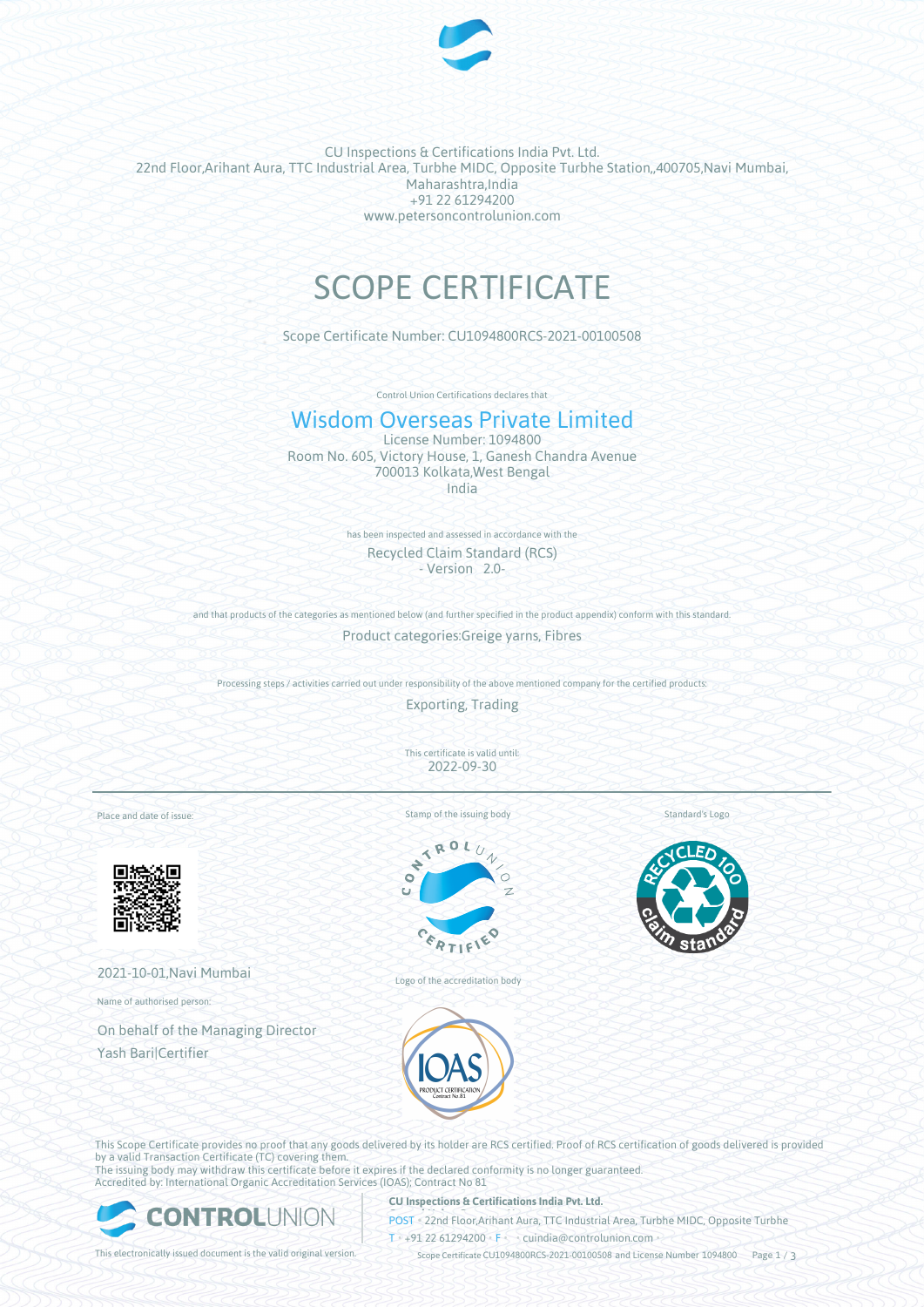

## CU Inspections & Certifications India Pvt. Ltd. 22nd Floor,Arihant Aura, TTC Industrial Area, Turbhe MIDC, Opposite Turbhe Station,,400705,Navi Mumbai, Maharashtra,India +91 22 61294200 www.petersoncontrolunion.com

## **Wisdom Overseas Private Limited Recycled Claim Standard (RCS)**

## **Products Appendix to Certificate no.CU1094800RCS-2021-00100508**

In specific the certificate covers the following products:

| <b>Product category</b> | <b>Product details</b> | <b>Material composition</b>            | Label grade                           |
|-------------------------|------------------------|----------------------------------------|---------------------------------------|
| Fibres                  | <b>Staple fibers</b>   | 100.0%Recycled Post-Consumer Cotton    | <b>Recycled Claim</b><br>Standard 100 |
| Fibres                  | Staple fibers          | 100.0%Recycled Post-Consumer Polyester | <b>Recycled Claim</b><br>Standard 100 |
| Greige yarns            | Carded yarns           | 100.0%Recycled Post-Consumer Polyester | <b>Recycled Claim</b><br>Standard 100 |
| Greige yarns            | Combed yarns           | 100.0%Recycled Post-Consumer Polyester | <b>Recycled Claim</b><br>Standard 100 |

Place and date of issue:



2021-10-01,Navi Mumbai

Name of authorised person:

On behalf of the Managing Director Yash Bari|Certifier

## Stamp of the issuing body



Logo of the accreditation body



Standard's logo